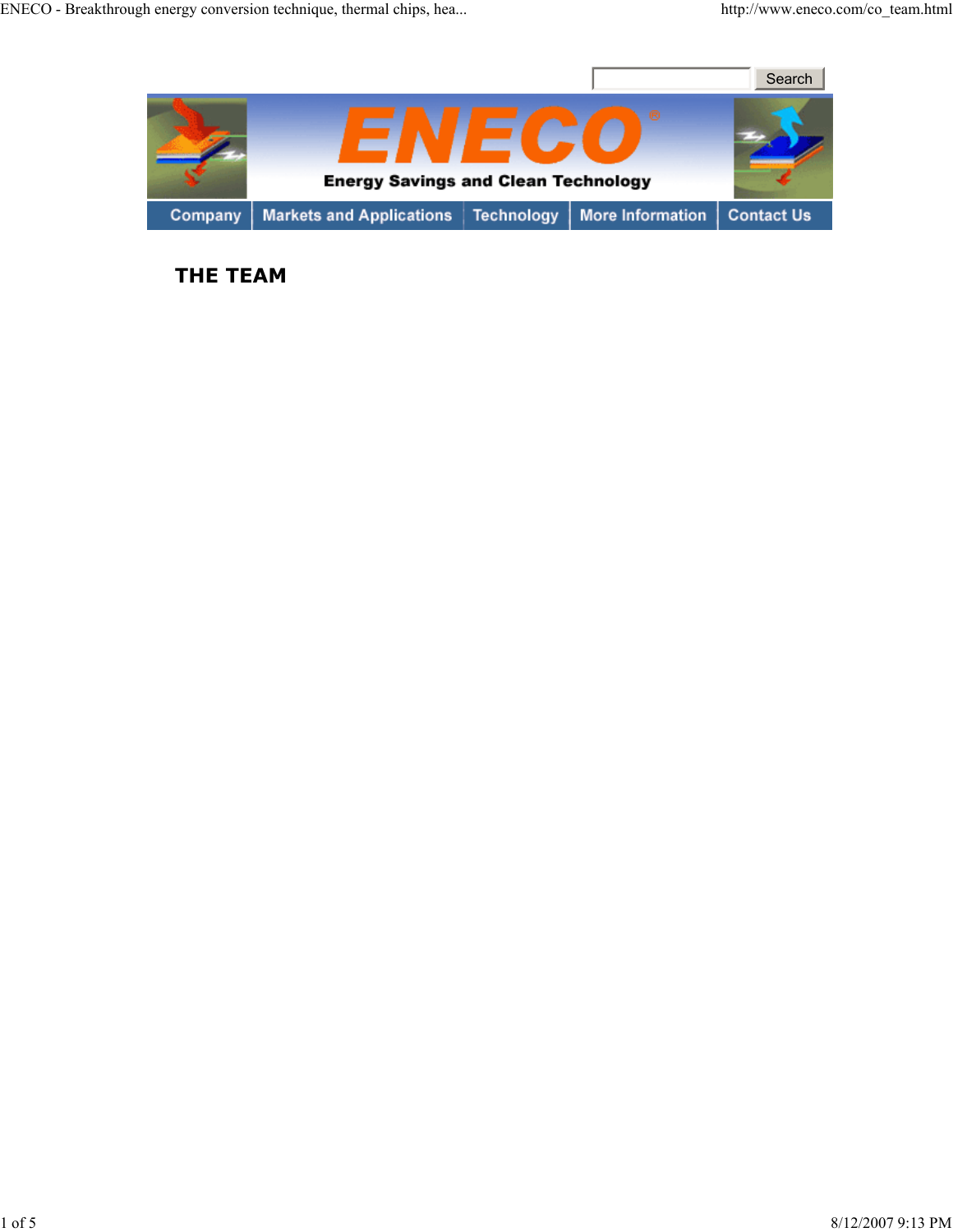## DIRECTORS **Patrick Murrin FCA, Chairman of the Board**

- Chartered Accountant and former partner of Saffery Champness
- 25 years experience in finance, fund management and fiduciary services.
- Directorships included Chelsea Village, Harbour Group, Seymour Pierce

## Harold L. "Lew" Brown, President & CEO

- PhD in Plasma Physics and West Point graduate.
- Entrepreneur with 30 years experience in high tech and semiconductor industries.
- Former senior exec at Analogic Corp, Tokyo Electron Ltd, GCA Corp, Eaton Corp

## Charles Becker, Vice President and Director

- Engineering and Maths graduate ex University of Texas
- 30 years experience in the electronics industry
- President of Technical Concepts Corp, and founder of Data Race Inc floated in 1992

# Max Lewinsohn, Director

- Entrepreneur and main investor, former finance and tax professional
- 30 years experience building and floating companies in energy and other sectors
- Directorships included Southwest Resources, States Petroleum, Transnational Computers, Dominion International, KarTainer International, Retail Decisions, Wingate Investments

# TECHNICAL TEAM Dr. Yan Kucherov, Director of R & D

- PhD in Solid-State Physics, MSc in Nuclear Physics
- Former Premier Scientist at Russian Ministry of Atomic Energy
- European Awards for "Excellence in Science" and many patents published

Professor Peter Hagelstein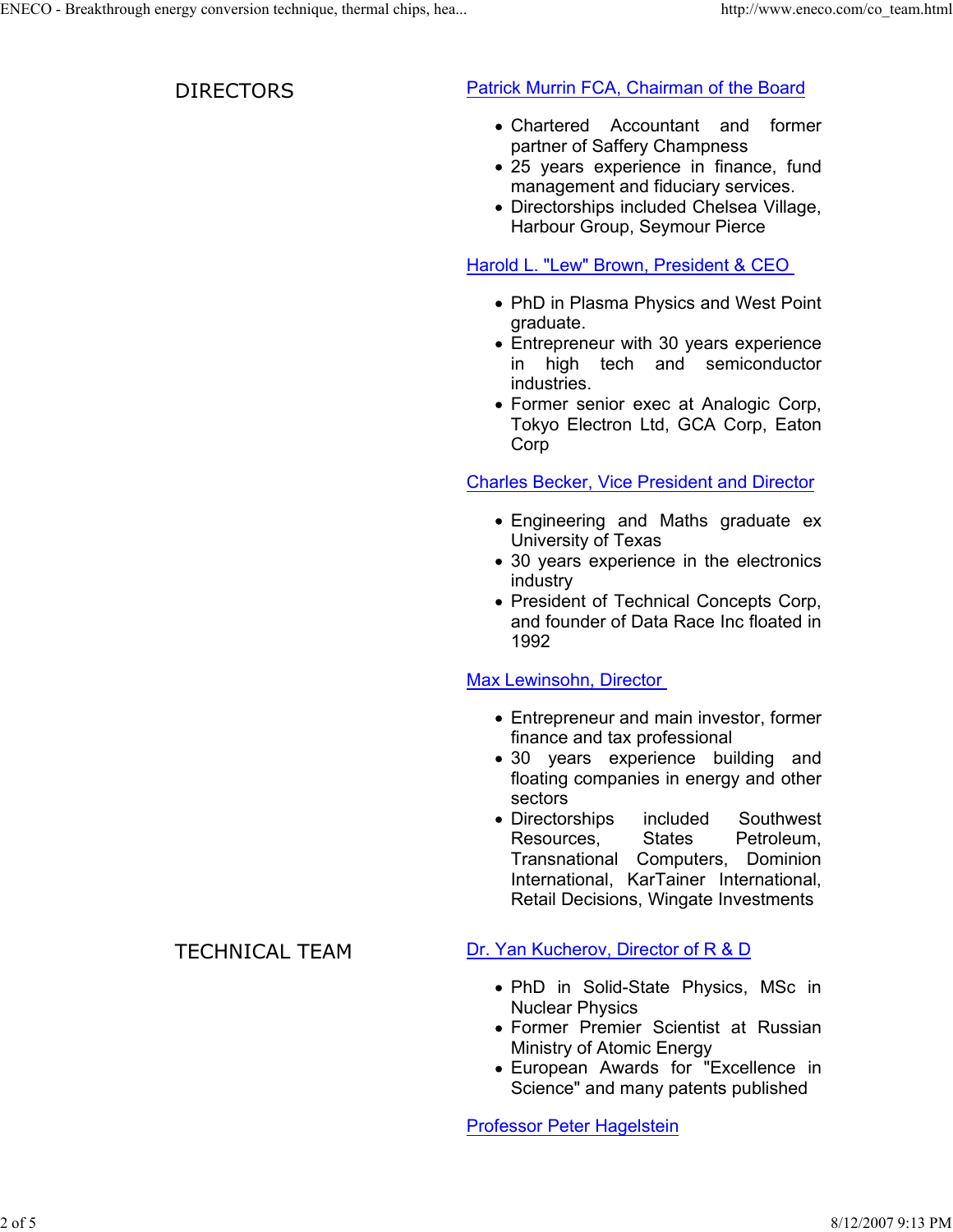- PhD in Elect Engineering and Computer Science
- Professor at MIT in Dept of Electronics and Elect Engineering
- US Awards for "Excellence in Physics" and National Defense

## Dr. Victor Sevastyanenko

- PhD in Thermal Physics
- Former Head of Applied Physics at Belarussian State Academy
- Author of more than 100 scientific papers and 3 books

### Deepak Thimmegowda

- Masters Degree in Electrical Engineering, PhD candidate
- Expertise in semiconductor device physics and mixed signal circuit design and fabrication
- Experienced in semiconductor manufacturing processes and semiconductor testing

Salt Lake City, Utah 84111

Salt Lake City, Utah 84111

AUDITORS De Joya Griffith & Company, LLC Las Vegas, Nevada 89120

BANKERS U.S. Bank, N.A. Salt Lake City, Utah 84101

Boston, Mass. 02110

Dr. Maurice J. Brau began his scientific career with the U.S Naval Radiological Defense Laboratory after completing graduate studies at Creighton University. He then spent 31 years with Texas Instruments developing materials used in night vision applications. Dr. Brau was a T.I. Fellow as well as manager of the Advanced Materials and Sensors Group. He requested early retirement to establish Colorado Research Laboratory where he continues to develop materials used in the Infrared industry. His

CORPORATE COUNSEL Blackburn & Stoll, LC

PATENT ATTORNEYS Workman Nydegger

COLLATERAL AGENTS C.P. Baker Securites, Inc.

TECHNICAL ADVISORS Dr. Maurice Brau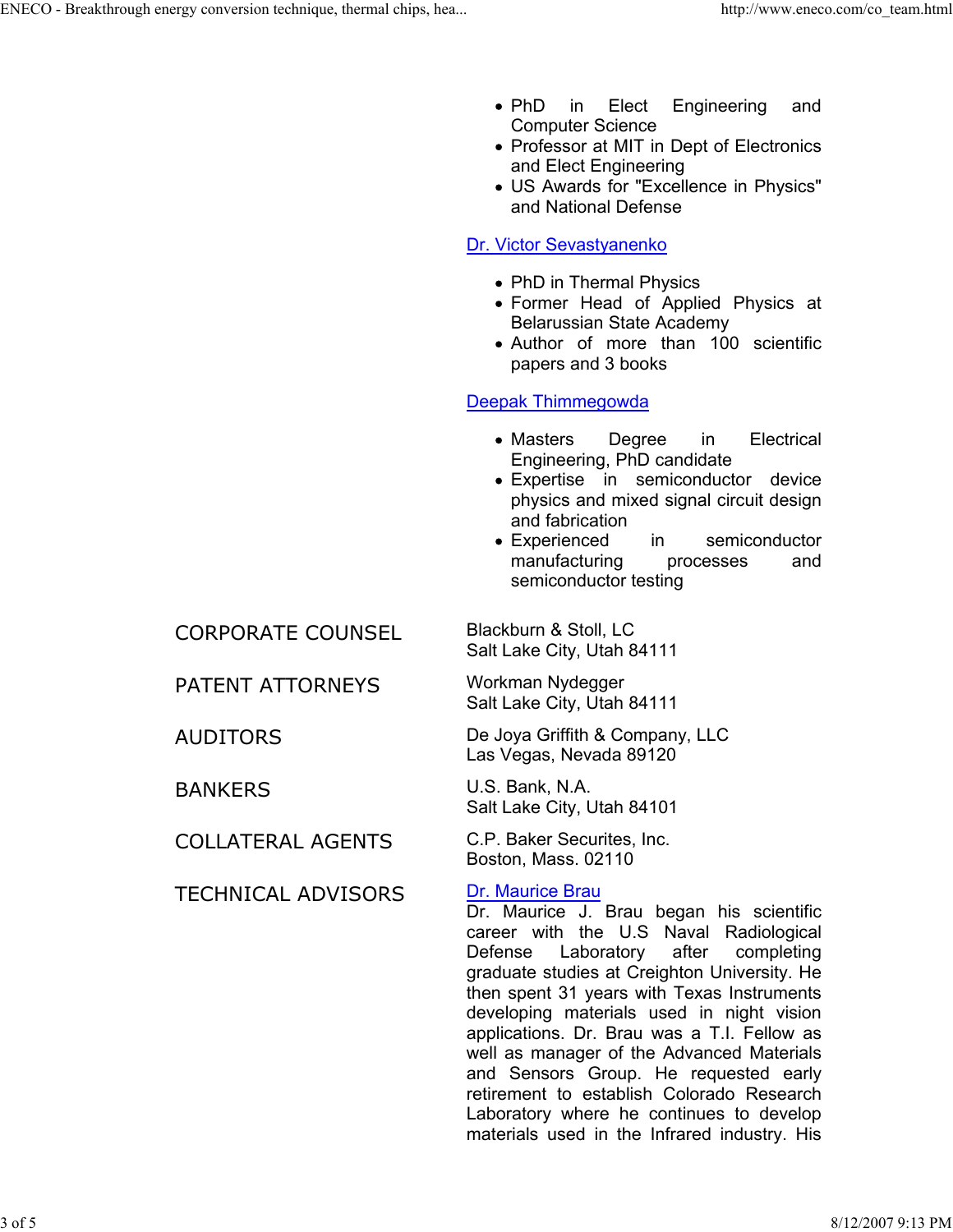work on Mercury Cadmium Telluride has received International attention and he was chairman of the Infrared Information Symposia for three years. He is author or co-author of more than forty scientific papers and holds 14 patents.

#### Dr. Haim Grebel

Dr. Grebel assists ENECO as a technical consultant on the properties, processing and provision of special nano-scale materials. Dr. Grebel is a professor of physics at the New Jersey Institute of Technology and the director of its Electronic Imaging Center. His work specializes in laser-induced etching and plating of semiconductor materials, laser ablation, semiconductor nano-clusters and optical devices. Prior to joining NJIT, Dr. Grebel was professor at the Israel Institute of Technology (Technion).

#### Dr. Sivaraman Guruswamy

Dr. Guruswamy is Professor of Metallurgical Engineering at the University of Utah. He has expertise in bulk and thin film magnetic materials, III-V and II-VI compound semiconductors, thin film coatings, and metallic interconnect alloys. He maintains a laboratory that includes magnetron-sputtering capability used by the Research Team. He advises the team on advanced micro-structural characterization using STEM, SEM, XRD, AES and XPS and on structure -property correlation. Professor Guruswamy is the recipient of several prestigious scientific awards, has published numerous technical journal articles and is author of the book, Engineering Properties and Applications of Lead Alloys, Marcel Dekker, New York (2000).

### Dr. Roland Levy

Professor Levy assists ENECO as a technical consultant on the fabrication of special thin film materials and processes. He is a distinguished professor of physics at the New Jersey Institute of Technology (NJIT). Professor Levy holds a Bachelor of Arts from Queens College as well as a Master of Science and a doctorate from Colombia University. Prior to joining NJIT, he was on the technical staff at AT&T Bell Laboratories for 10 years, where his interests included